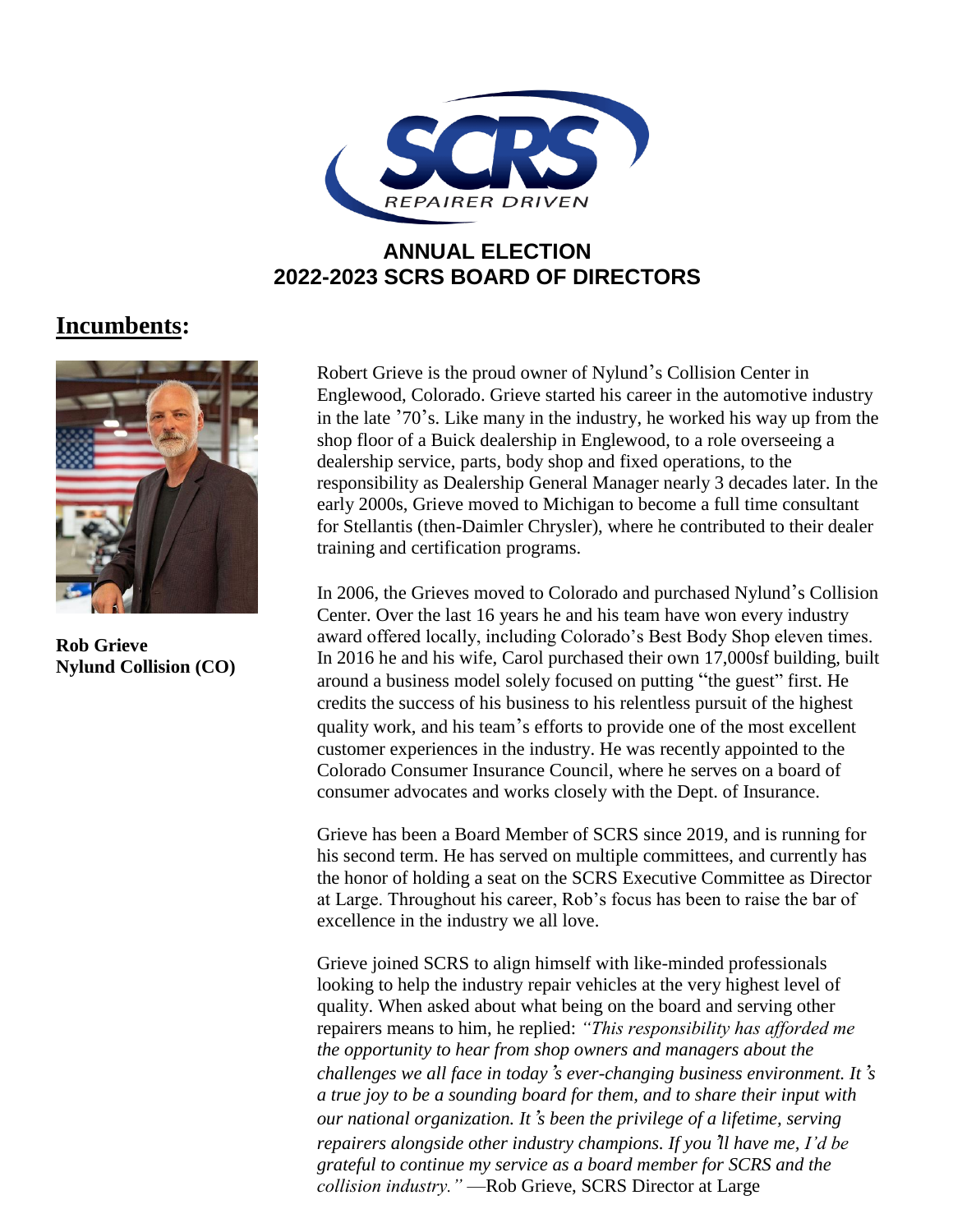

**Dave Gruskos Reliable Automotive Equipment (NJ)**

Dave Gruskos has been the President of Reliable Automotive Equipment, Inc. (RAE) since 1987. RAE, Inc. is a current member of SCRS, SEMA and has been a pioneer of the latest collision repair trends including training and safety.

In addition to being active in the Collision Industry for almost 30 years, Dave has also been on numerous other boards including the Oceanport Planning Board, the Oceanport Zoning Board of Adjustment, the Central Jersey Bank Loan Advisory Board, and served as the Commodore of the Shrewsbury Sailing and Yacht Club and as a New Jersey Racing Commissioner.

Dave was recognized as one of the 2014 Leukemia and Lymphoma Society's "Persons of the Year". Dave believes we have an obligation to help those who are less fortunate and is therefore actively involved in both the local community as well as the Collision Repair Industry, as his true enjoyment and passion is leaving his mark in these areas through education.

Dave is also a proud father of two adult daughters and one adult son.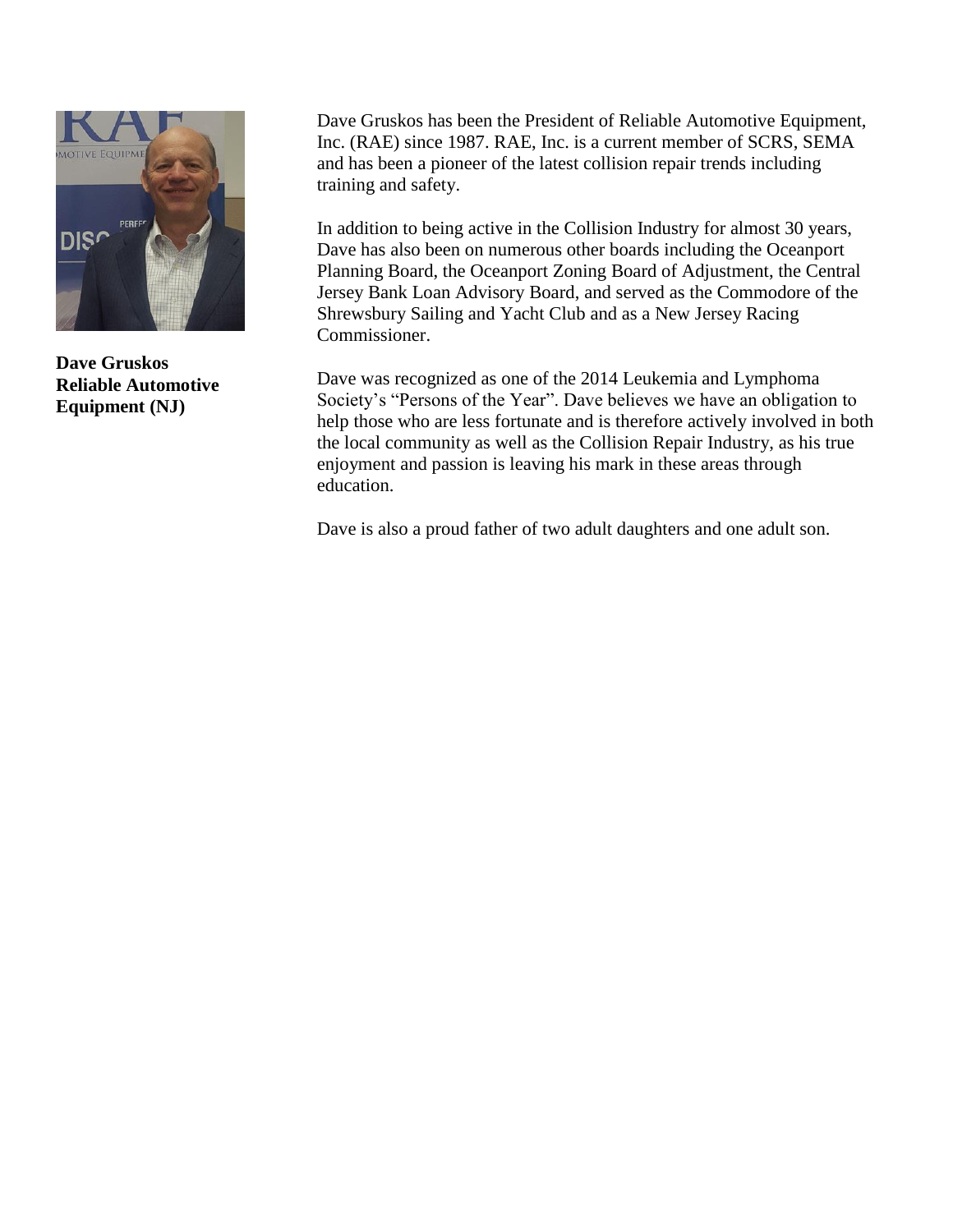## **New Nominees:**



**Kris Burton Rosslyn Auto Body (VA)** Kris Burton is a second-generation shop operator in Alexandria, Virginia. Rosslyn Auto Body was founded in 1937 just across the river from our nation's capital. Kris' journey in the industry started out from sweeping floors to a variety of basic tasks as an entry level porter. Today, Kris serves as vice president of Rosslyn Auto Body.

As a child to both a deaf mother and father, Kris is a native sign language user and employs a diversity of people. The advocacy to this skill is reflected in Rosslyn Auto Body's workforce, service, and clientele. Allowing Kris' shop to not only service a multitude of clientele, but also make them feel comfortable and at ease throughout their repair process. Kris's focus is to make sure every individual is valued, respected, and receives unmatched customer service in every step of the process.

Fast forward twenty years after officially starting in the industry, Kris has gained invaluable experience in a variety of areas pertaining to the collision repair industry such as repair processes, insurance negotiations and overall management of the operations and people of an auto body shop. As a people manager, Kris believes the most important resource and support system we have is each other. Being said, Kris is always looking for and staying up to date on ways he can contribute to the overall industry in a positive way. He currently serves on the board of the Washington Metropolitan Auto Body Association (WMABA) and supports local collision repair education initiatives

If elected to the SCRS Board of Directors, Kris will continue to seek the best methods in which way his voice and standing with this board can further improve the overall industry. His interest, passion, and determination to be involved and have his voice heard are always persistent. Kris strives to always stay on top of industry changes and advances within the future of the overall industry.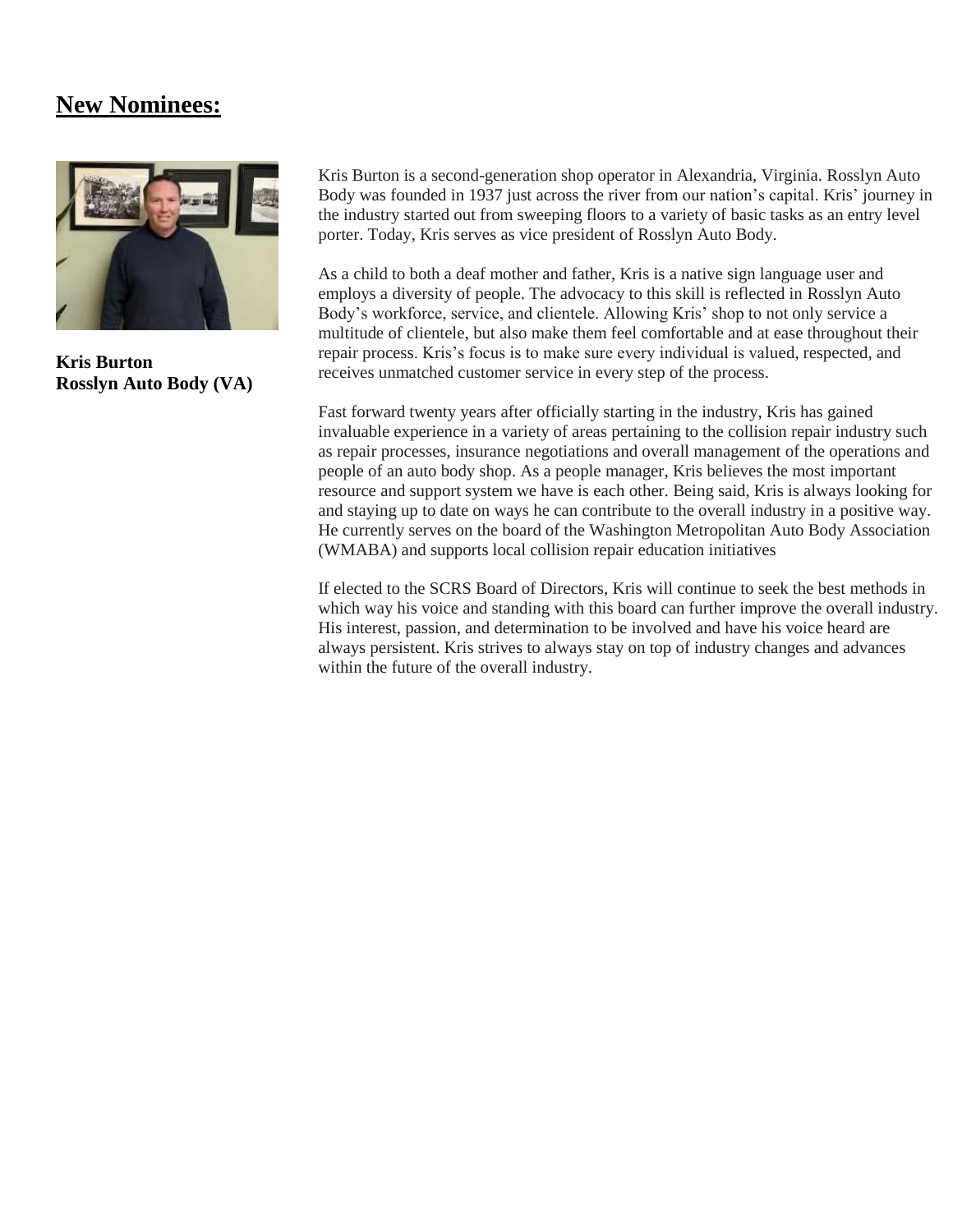

**Josh McFarlin AirPro Diagnostics (FL)** Josh is the Executive Vice President of Operations at AirPro Diagnostics. In his role, he is responsible for all service delivery operations out of multiple locations, internal and external training, accounting, finance, and legal activities, as well as over 130 staff. Previously, he has worked for I-CAR as the Director of Curriculum and Product Development for 6 years and Raytheon Professional Services as a curriculum manager working on several different projects and programs in his nearly 9 years with them. Josh has been in the automotive industry for over twenty-seven years starting as a service technician and later as a service engineer for both Ford and Audi. Josh has a Bachelor of Applied Science focused on Automotive Service Management Technology, and an Executive MBA from the University of Wisconsin.

Josh is interested in serving on the SCRS board of directors because he sees that as the best way to directly support the part of the industry that he values most and identifies with the strongest: the shops and technicians working every day to fix these complex cars correctly and get them back on the road and operating as designed. He has worn a lot of different hats in his career, but he still identifies most closely as technician and "car guy" at his core. He feels that the repairers need all the support and representation they can get and that there is no organization doing more on this front than SCRS.

Josh sees collision repair owner/operators as a key ingredient for the SCRS board of directors, but he also feels that diversity of thought and experience can only help with setting the direction of such a well-represented organization. With this in mind, Josh plans to bring his extensive experience with technical training development/delivery, experience working with and for OEMs, and his hands on experience with the service side of the industry to this opportunity for the good of the industry.

Experience:

- **AirPro Diagnostics, Executive Vice President of Operations, 2019-Present**: Member of the executive leadership team playing a key role in setting the strategic direction of the organization in both existing and new verticals throughout the industry. Accountable for maintaining our 10-minute response pledge to our customers by maintaining the necessary staffing levels to meet the ever increasing demand. Leading the implementation of a learning management system that will house both internal and external training offerings that are under development and continuous improvement.
- **I-CAR, Director, Curriculum & Product Development, 2013-2019**: Strategic leader responsible for directing the curriculum and product development team and process, including creating a product development strategy and associated product plans, establishing a quality control testing process, building the product launch process, and establishing measurements of success, all with a mind toward continuous improvement.
- **Raytheon Professional Services, Training & Development Manager – Curriculum Manager, 2005-2013**: Managed the remote and onsite delivery of training programs for a global corporate training organization with a focus on highly customized solutions. Managed an extensive multi-client portfolio with an eye on continuous improvement, validation and technical excellence. Further achievements realized as a Six Sigma Specialist.
- **Audi of America, Service Engineer, 2004-2005**: Provided technical subject matter expertise across technical and dealers groups. Facilitated cross-functional communication between manufacturer and Dealer Body for the North America division of Audi.
- **Ford Motor Company, Service Engineer, 2002-2004**: Fostered delivery of highly technical information through multiple brand channels to support the immediate resolution of dealership technical concerns. Recognized as an outstanding key contributor, and selected as a "Greatest Needs" service engineer.
- **Greenway Ford, Service Technician/Team Leader, 1995-2002**: Developed functional and technical expertise of gasoline engines, manual transmissions, rear axle service and frame replacement through hands-on repairs for the dealership's progressive collision repair facility.